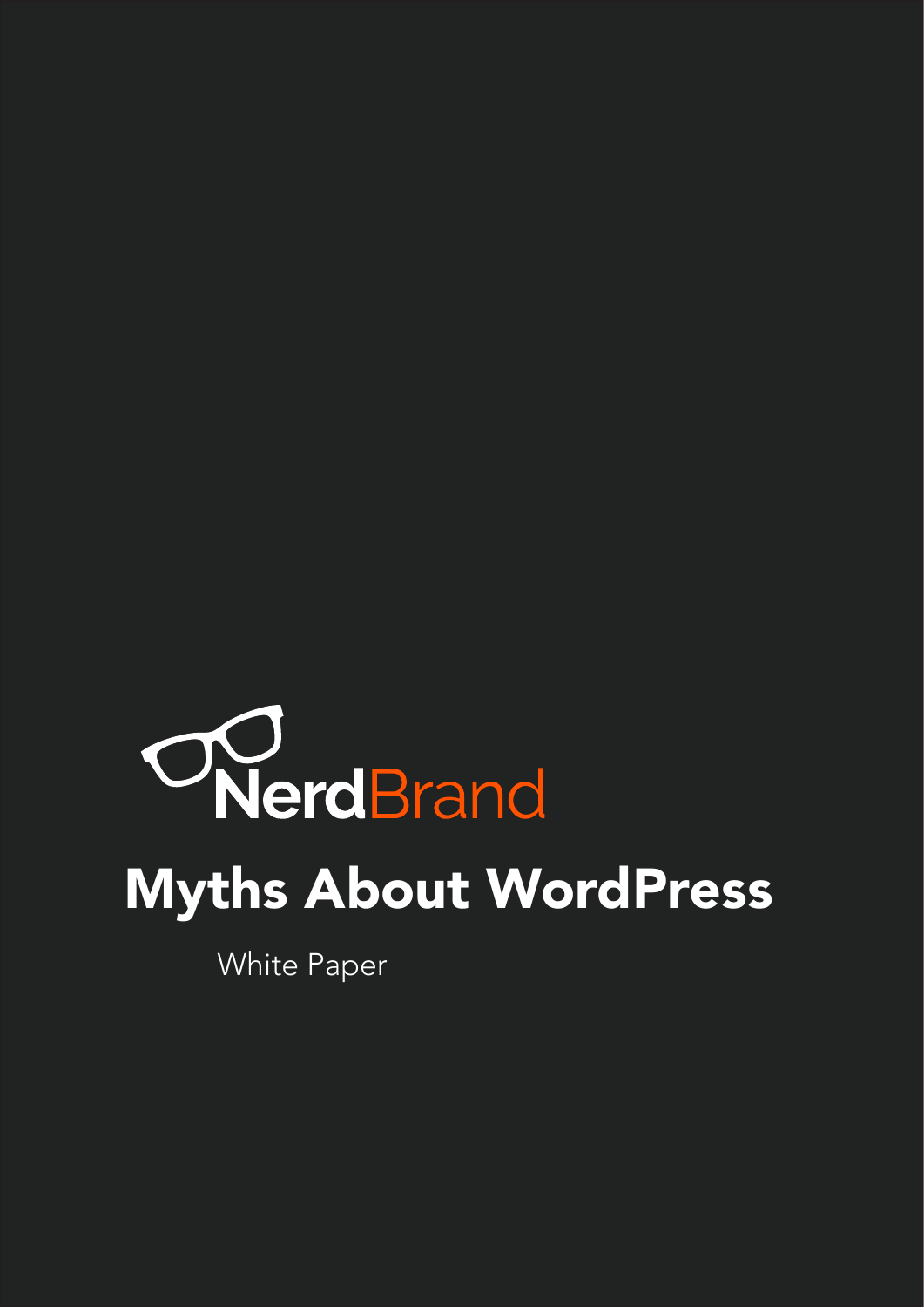# **CONTENTS**

| <b>INTRODUCTION</b><br>WordPress as a Backbone<br>of Websites           |   |
|-------------------------------------------------------------------------|---|
| <b>DEBUNKING MYTHS</b><br>Why WordPress is not Just a Tool<br>for Blogs |   |
| <b>FINAL THOUGHTS</b><br>The NerdBrand Impact                           | 8 |
| <b>ABOUT NERDBRAND</b><br>Our "Why", "How" and "What"<br>concept        |   |

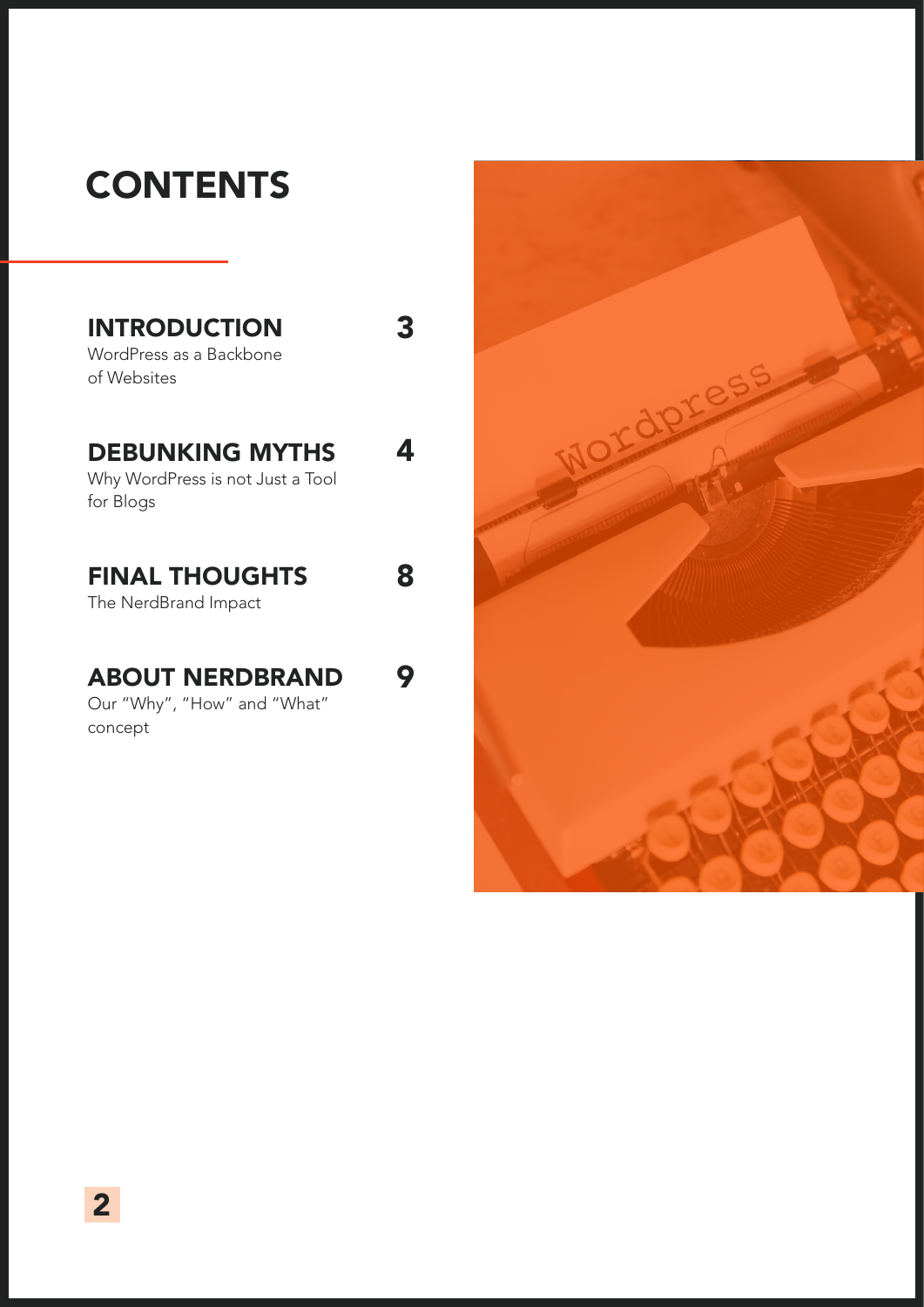#### INTRODUCTION

There are myths and legends out there that make the stories we love at the movies have more meaning. Every legend, or myth, has a truth it's rooted in. But not all Myths and legends tie to such truths. Take the Loch Ness Monster, or the one about how more people are alive today than have died throughout history. Even the one about George Washington and the cherry tree. None are real or true.

Let's look at WordPress for a moment. It started as a blogging platform. But always had an aspiration to be more. It now powers over 34 percent of the web. We can build everything from personal blogs to enterprise websites using the CMS. WordPress is not just a tool for blogs. It's the backbone of websites you visit every day and don't realize it.

In this white paper, we'll debunk some of the biggest myths about WordPress.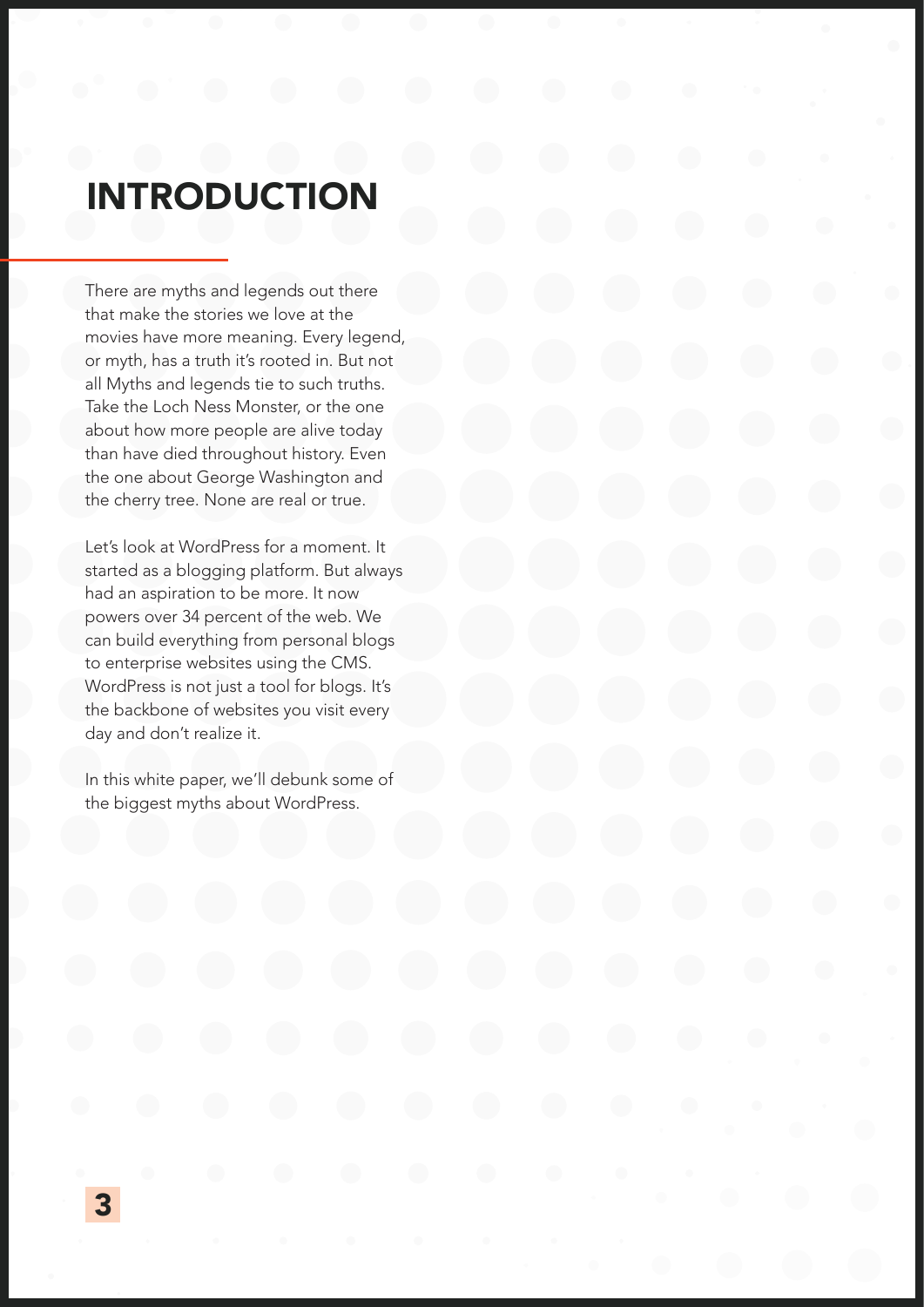#### MYTH #1 IT'S JUST A BLOGGING PLATFORM

WordPress has grown a lot since 2003. Beginning as a blogging platform, it only took a short while to become more. Although WordPress can still technically be just a blogging tool, it has evolved for the corporate world.

WordPress is the most popular CMS available. Overtaking many others like that of Drupal, and to be honest I've not heard about Joomla in years. It's market share among other CMS' is far greater. (source: https://trends.BuiltWith.com/ cms). In addition, today WordPress powers over a quarter of the web at a staggering 34 percent of all websites and growing thanks to

multilingual support added a few years ago. Now there is a ".com" version of WordPress. This is free hosting and in-house security features. However, those looking to take a more robust approach use the ".org" version. This is where WordPress scales immensely. You can build anything from a blog, app, online store, and a full corporate business website.

A few brands using WordPress to power their online presence include: TechCrunch, Beyoncé, MTV News, Walt Disney, and more.

#### MYTH #2 WORDPRESS IS COST-EFFECTIVE

That's the number one reason it's picked by companies needing to increase their marketing presence. It also offers enough flexibility in front-end design, with powerful, open source backend features. Open source means anyone can download the software, a theme, or a plugin, and tweak the code the way they want. But all within reason, as you don't want a broken thing to build your online business on. Many of WordPress' themes and plugins that are free a general way to use them. Not the way perhaps is best for you. For that, check out our solutions for custom development.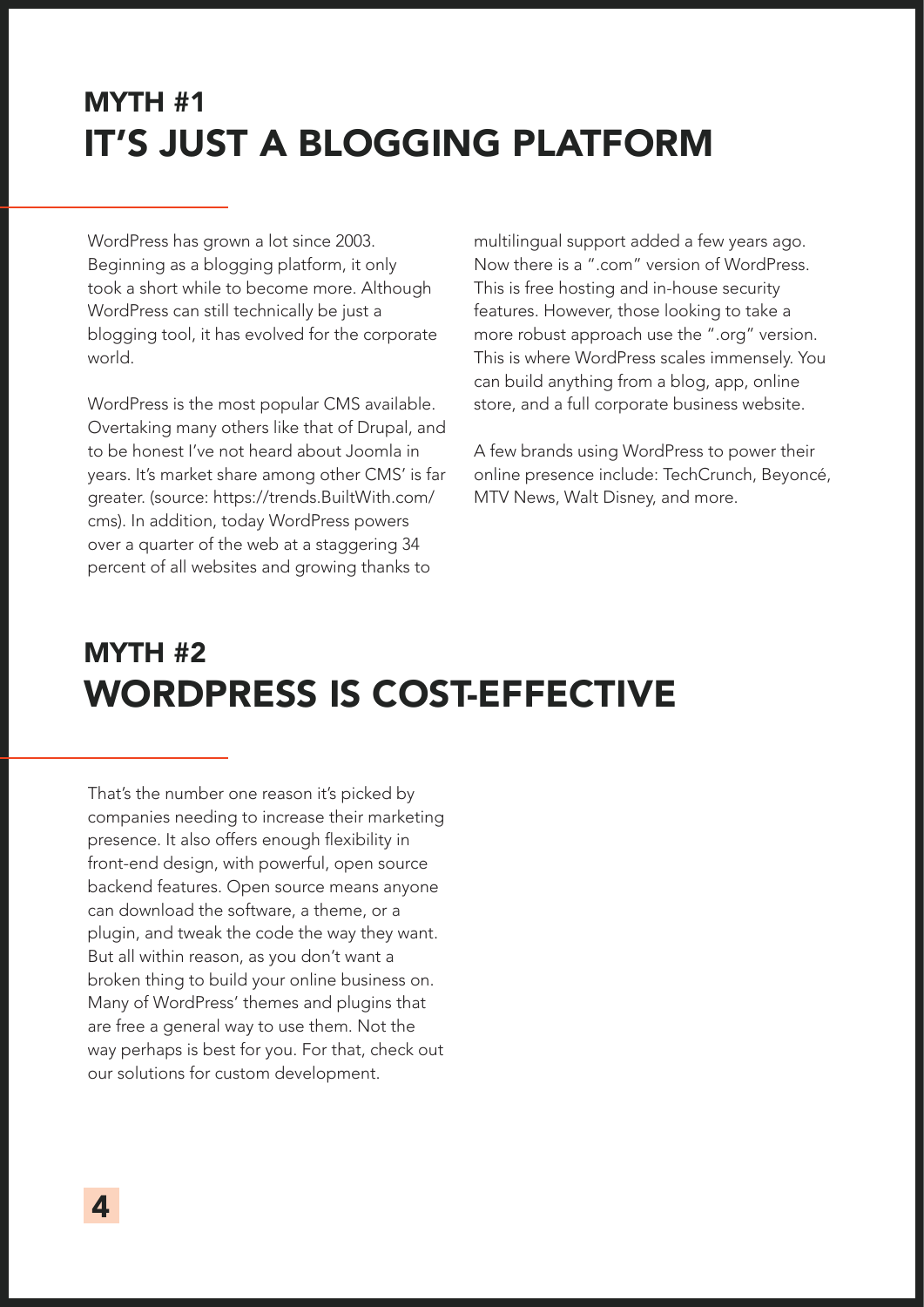### MYTH #3 IT'S NOT GOOD FOR ECOMMERCE

Oh, no, they didn't. A ridiculous claim. We've used WordPress as an ecommerce solution to boost revenue in the thousands for online stores.

WooCommerce, which currently powers over 41 percent of all ecommerce stores, is our preferred choice. When we combine WordPress and WooCommerce, we can leverage their power to increase sales, SEO, and your brand's awareness. The idea that neither WordPress or WooCommerce can't scale is misleading. Without investing in hosting, you could endure issues with scaling for traffic. NerdBrand addresses many of these issues with its ecommerce plans dedicated for WooCommerce clients

There are more integrations for other solutions, like Shopify for example, who built a plugin to integrate WordPress and Shopify. With the Shopify ecommerce plugin, you can make any WordPress page or blog shoppable, adding ecommerce functionality to your WordPress website. Other WordPress ecommerce solutions include BigCommerce, Volusion, and Magento. Though keep in mind, too many toys means more to keep up with. WordPress can handle it all and avoid having things scattered.

#### MYTH #4 IT'S NOT READY FOR THE CORPORATE WORLD

This myth is so outdated and false. WordPress platform suits small businesses and large corporations. Bringing in a WordPress developer means more than buying a theme and then slapping your content on it. That never works. It makes you look sloppy. Therefore, making you not stand out against your corporate competition. In its 17 year evolution, WordPress has grown into a monstrous global company with a vast amount of web traffic. More large companies are using it than you may know.

WordPress is generating millions in revenue every year for businesses of all sizes. It gains reputable brands using it, and in the tech community still creates conversation. It is

possible to thrive from successful WordPress developments. Meaning going beyond a purchased theme and integrating it into your entire marketing strategy. The WordPress REST API is a clean and easy way for all kinds of integrations.

The only limitation for companies in using WordPress belong to your imagination, time, and budget. Knowledge of the customization and functionality offered by WordPress is all it takes to understand that it perfectly suits all companies. Look at Forbes, The New York Times, and eBay are larger corporate companies that are still using WordPress today.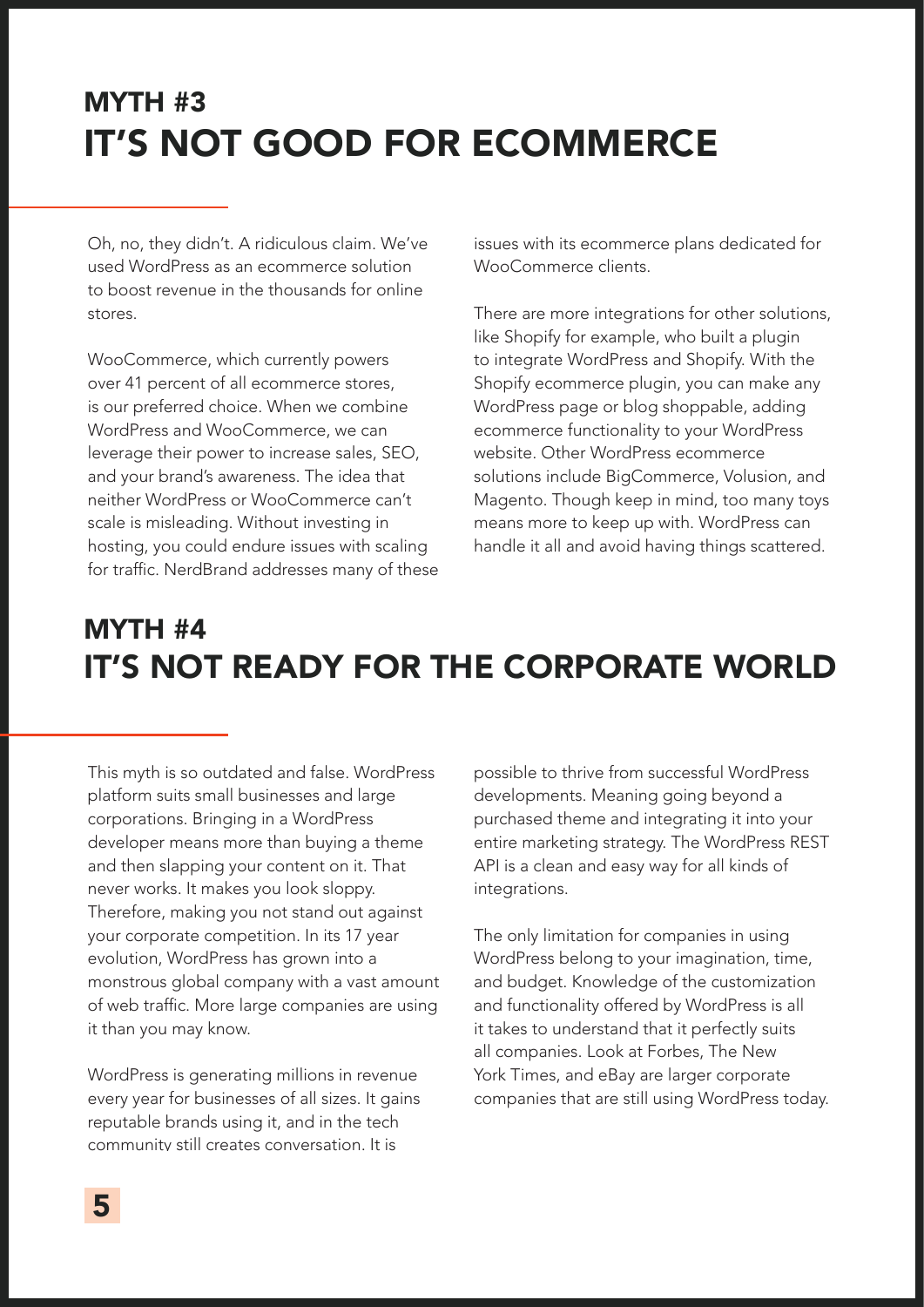#### MYTH #5 IT'S NOT SECURE

There is absolutely no proof that WordPress is any less secure than any other CMS website. All websites are vulnerable to security breaches. Especially if dynamically managing their content like CMS'. Because of WordPress' presence on the web (about 34%), it attracts evil doers (we've gotta sneak in some nerd talk somewhere in this white paper). Over the years WordPress has released several informative security white papers, tutorials, articles, and reliable security plugins.

As WordPress continues to grow, these security plugins only get more advanced resulting in decreased hacks.

With each WordPress release comes harder security measures. The true security of a WordPress website comes from you. Keeping WordPress core, themes and plugins updated, goes a long way to keep things secure. Also, choose a strong password for your user account on the website. Complex passwords make up 80 percent of actual security.

Online threats and infections are because of vulnerabilities in outdated software/password exploits. A digital platform like that offered by NerdBrand is guaranteed to ensure indestructible security for your WordPress website.

#### MYTH #6 PLUGINS AREN'T RELIABLE

FALSE. The WordPress Plugin Directory contains over 52,000 plugins. However, not all plugins are created equal. That's why at NerdBrand we've got over a decade of experience with them. We know the good and the bad. When adding a plugin, make sure it was recently updated. Check the number of downloads, and when last updates and supported by the developer. Doing research on the plugins saves you money, and future headaches. If you need help, we can do that research for you and make recommendations.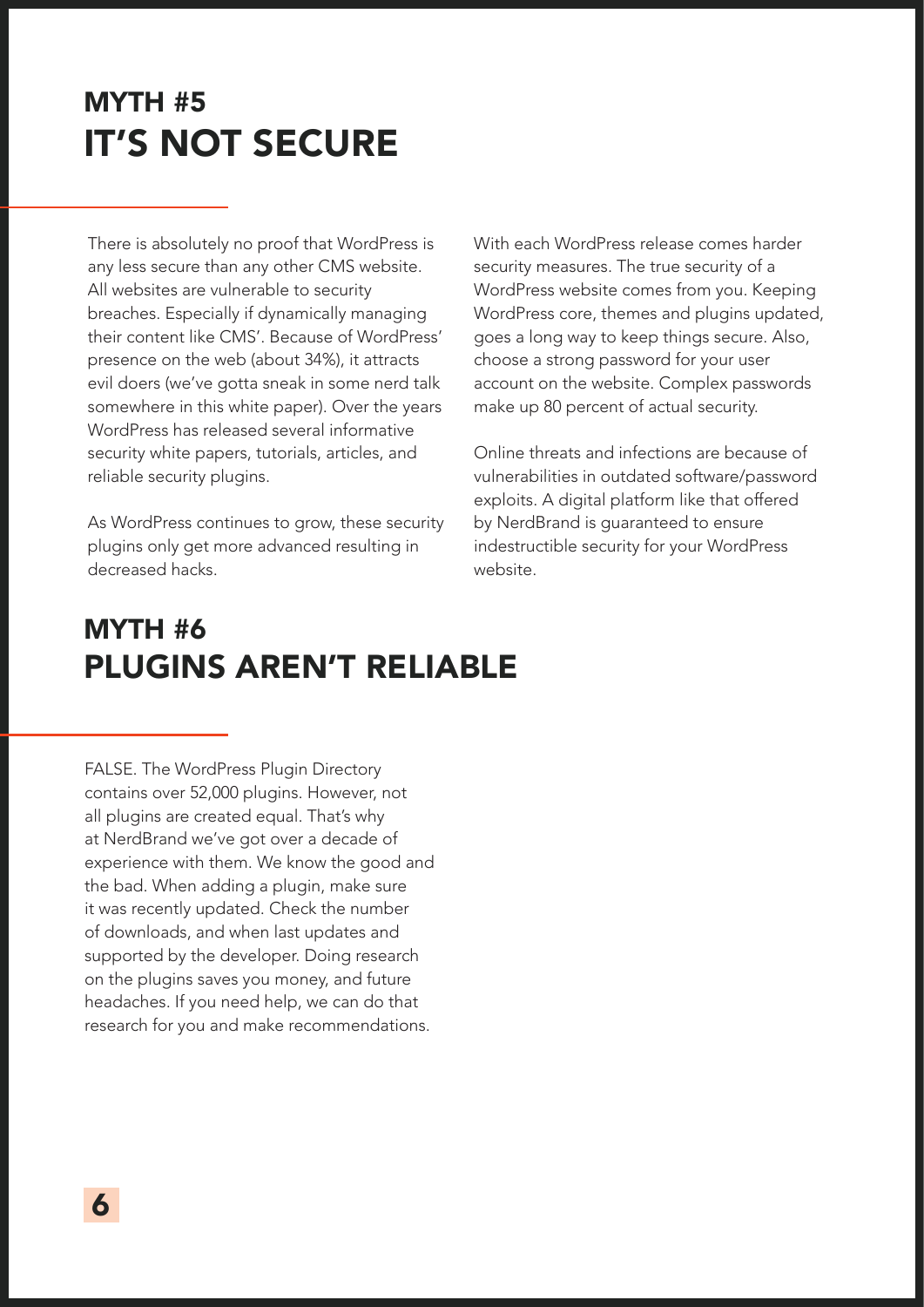#### MYTH #7 WORDPRESS ISN'T SCALABLE

WordPress is an open source platform. That means it's free. But scale is always a concern for any platform. It's valid to ask if your website will can handle a sudden traffic spike. The answer is, if you build it on a suitable environment. Meaning what are you hosting it on? You can definitely build a WordPress website that is scalable and handle any amount of traffic.

One way we do this is make sure we have a staging and development environment to test, and update your website's plugins and themes. When it comes to design and development, we do not create a WordPress theme with massive amounts of code to enable changes

#### MYTH #8 NO SUPPORT

This is just FALSE. The community of developers, designers, content producers, marketers, support representatives and more are in WordPress' community. Though remember premium help is not free. But advice is available whenever you need it, as most issues are easy to fix if you've not done something like listed above. The WordPress platform continually provides educational content to maintain a top- notch WordPress website.

We can also offer you premium support with a web care package to 100% eliminate your management internally to save you time and that would cause a user to deviate from your brand's standards. We only follow WordPress theme and plugin guidelines to make sure your website works and lasts for years.

focus on your businesses growth. Content Delivery Network. CDN for short, involves your website offloading content. This helps your site speed, which translates into better SEO.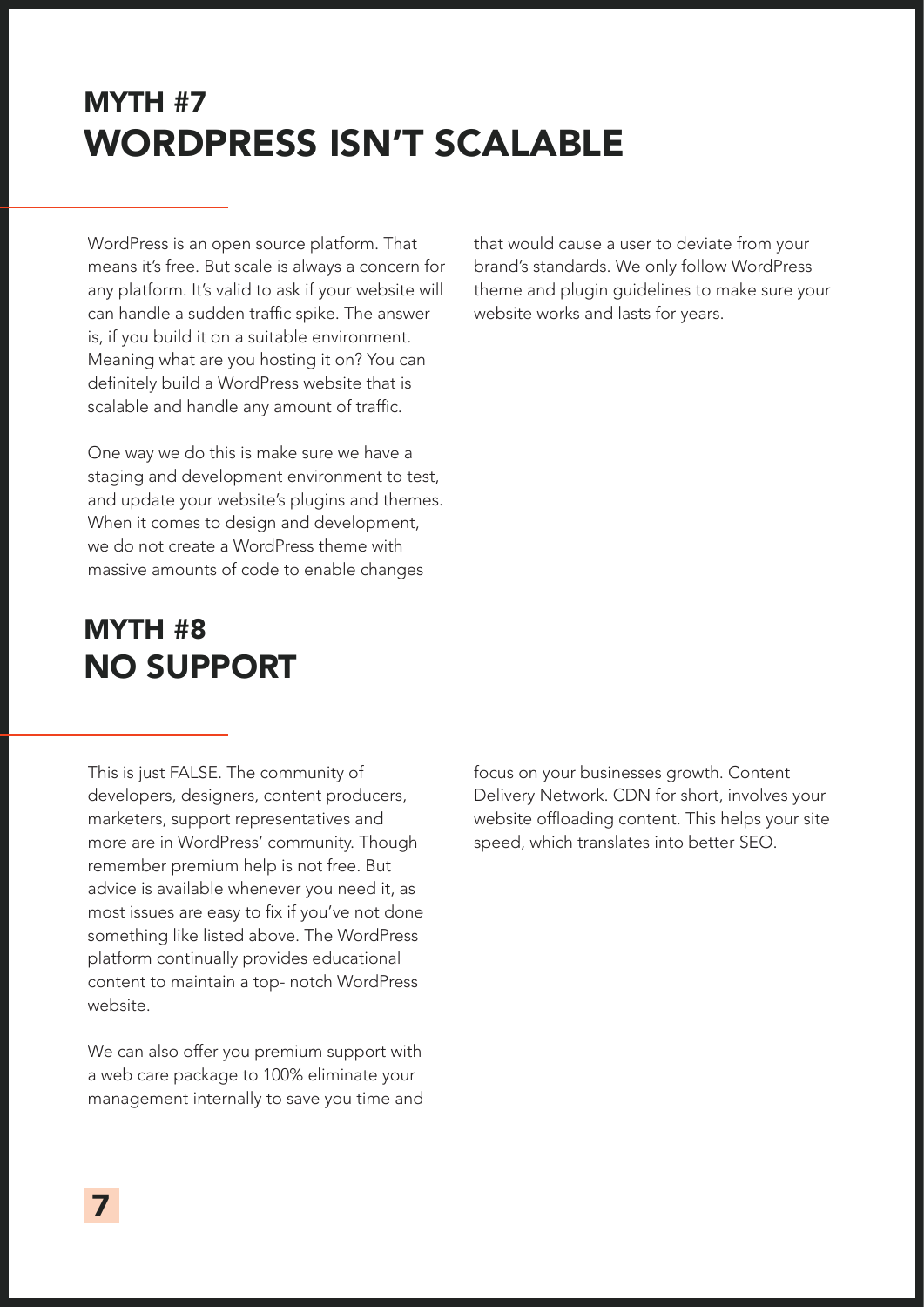# FINAL THOUGHTS

If you want your WordPress website to be amazing, then it can be amazing. Taking the proper steps before you begin your project is the key to successful website design and launch. NerdBrand has a history of building websites a certain way, that ensures it's futureproof. It's a close secret of Jason's. Several have tried to copy it and failed. We guarantee your website will last. Using our solid theme built on WordPress theme standards (s theme) provides a solid foundation for growth online and functionality. We create a child theme to ensure safe updates, extendibility, and to make sure your website is fallback-safe. Strategically using WordPress creates a website for SEO

#### and fulfills your marketing expectations. NerdBrand's experience offers many tools and features to keep your website future-proof and updated!

At NerdBrand, WordPress is our platform of choice and our team has a history of building thousands of websites on it. We debunk myths, and legends that are incorrect all the time, and back it up with proof. Our belief is that with the combination of WordPress and NerdBrand you'll see what we can do, and how we do it better.

## EVERYTHING IS AN AD " "

In short, if there is any area where your brand identity or messaging is out of tune with what your customers are experiencing, it will find its way out of your walls and into the public square.

You can't stop it or contain it. There are just too many ways for the truth about your brand experience to find the light of day. And your website is the first place they look and judge.

## ECOMMERCE AND SEO

It's not just about the product pages, it's also about creating content involving your products. To get in front of your potential customers, you have to spend some time blogging about each product. This allows you to take advantage of the search engines using multiple keywords and strategies for the searches users are looking for.